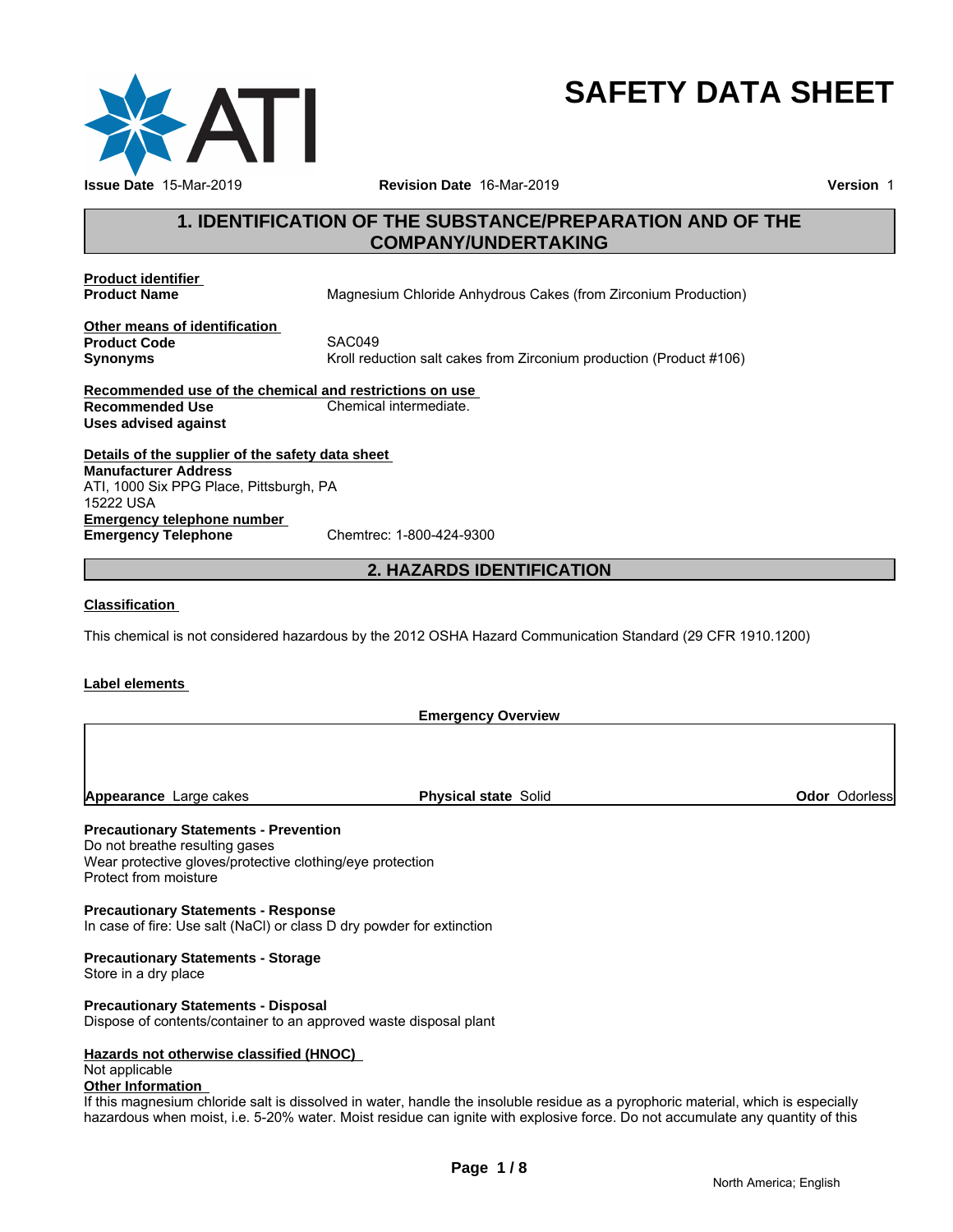residue.

When mixed with water, heat, steam, and possibly hydrogen and hydrogen sulfide gas may be generated. Do not mix magnesium chloride with water except in a well-ventilated area, under conditions where heat and any gas that may evolve can easily dissipate.

# **3. COMPOSITION/INFORMATION ON INGREDIENTS**

**Synonyms** Kroll reduction salt cakes from Zirconium production, (Product #106).

| <b>Chemical Name</b> | <b>CAS No.</b> | Weight-%  |
|----------------------|----------------|-----------|
| Magnesium Chloride   | 7786-30-3      | $94 - 99$ |
| Magnesium Oxide      | 1309-48-4      | $0 - 5$   |
| Water                | 7732-18-5      | ( ) - 1   |
| Magnesium            | 7439-95-4      | $0 - 0.3$ |
| <b>Zirconium</b>     | 7440-67-7      |           |

# **4. FIRST AID MEASURES**

# **First aid measures Eye contact** In case of contact with eyes, rinse immediately. If eye irritation persists, get medical advice/attention. **Skin Contact** Mash off immediately with soap and plenty of water. **Inhalation** If fumes from reactions are inhaled, move to fresh air immediately. **Ingestion IF SWALLOWED. Call a POISON CENTER or doctor/physician if you feel unwell. Most important symptoms and effects, both acute and delayed Symptoms** None anticipated.

**Indication of any immediate medical attention and special treatment needed**

**Note to physicians** Treat symptomatically.

# **5. FIRE-FIGHTING MEASURES**

## **Suitable extinguishing media**

Non-combustible.

**Unsuitable extinguishing media** If a fire occurs in the area, avoid water contact with the product to prevent evolution of hazardous gases.

**Specific hazards arising from the chemical** Non-combustible.

**Hazardous combustion products**Not applicable.

**Explosion data Sensitivity to Mechanical Impact** None. **Sensitivity to Static Discharge** None.

## **Protective equipment and precautions for firefighters**

Firefighters should wear self-contained breathing apparatus and full firefighting turnout gear.

**6. ACCIDENTAL RELEASE MEASURES**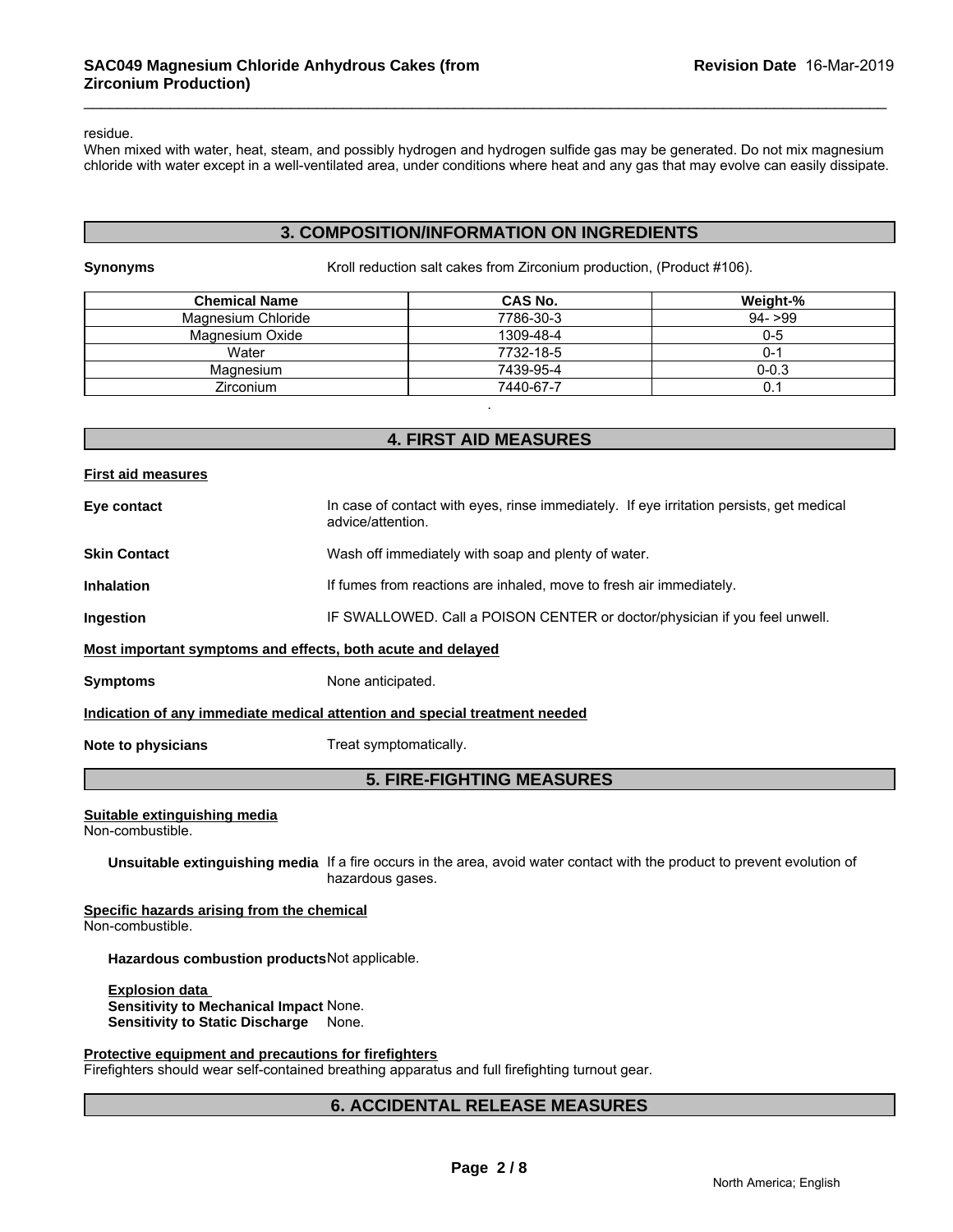|                                                      | <b>Personal precautions, protective equipment and emergency procedures</b>                                                                                                                                           |
|------------------------------------------------------|----------------------------------------------------------------------------------------------------------------------------------------------------------------------------------------------------------------------|
| <b>Personal precautions</b>                          | Use personal protective equipment as required.                                                                                                                                                                       |
| For emergency responders                             | Use personal protective equipment as required.                                                                                                                                                                       |
| <b>Environmental precautions</b>                     |                                                                                                                                                                                                                      |
| <b>Environmental precautions</b>                     | Not applicable to massive product.                                                                                                                                                                                   |
| Methods and material for containment and cleaning up |                                                                                                                                                                                                                      |
| <b>Methods for containment</b>                       | Not applicable to massive product.                                                                                                                                                                                   |
| Methods for cleaning up                              | Sweep or shovel material into dry containers. Avoid creating uncontrolled dust. Wash the<br>spill location thoroughly with water - remaining magnesium chloride residue would cause<br>the floor to become slippery. |

# **7. HANDLING AND STORAGE**

## **Precautions for safe handling**

Advice on safe handling **If this magnesium chloride salt is dissolved in water**, handle the insoluble residue as a pyrophoric material, which is especially hazardous when moist, i.e. 5-20% water. Moist residue can ignite with explosive force. Do not accumulate any quantity of this residue. When mixed with water, heat, steam, and possibly hydrogen and hydrogen sulfide gas may be generated. Do not mix magnesium chloride with water except in a well-ventilated area, under conditions where heat and any gas that may evolve can easily dissipate.

## **Conditions for safe storage, including any incompatibilities**

**Storage Conditions** Magnesium chloride solutions in uncoated steel tanks may activate the metal surface so that when the tanks are drained the surfaces rust quickly consuming available oxygen. Use safe tank entry procedures with good ventilation and oxygen level monitoring.

**Incompatible materials** Water.

# **8. EXPOSURE CONTROLS/PERSONAL PROTECTION**

## **Control parameters**

## **Exposure Guidelines**

| <b>Chemical Name</b> | <b>ACGIH TLV</b>                                         | <b>OSHA PEL</b>                                      |
|----------------------|----------------------------------------------------------|------------------------------------------------------|
| Magnesium Chloride   |                                                          |                                                      |
| 7786-30-3            |                                                          |                                                      |
| Magnesium Oxide      | TWA: 10 $mg/m3$ inhalable fraction                       | TWA: $15 \text{ mg/m}^3$ fume, total particulate     |
| 1309-48-4            |                                                          |                                                      |
| Water                |                                                          |                                                      |
| 7732-18-5            |                                                          |                                                      |
| Magnesium            |                                                          |                                                      |
| 7439-95-4            |                                                          |                                                      |
| <b>Zirconium</b>     | STEL: 10 mg/m <sup>3</sup> STEL: 10 mg/m <sup>3</sup> Zr | TWA: $5 \text{ mg/m}^3$ Zr                           |
| 7440-67-7            | TWA: 5 mg/m <sup>3</sup> TWA: 5 mg/m <sup>3</sup> Zr     | (vacated) STEL: 10 mg/m <sup>3</sup> (vacated) STEL: |
|                      |                                                          | 10 mg/m $3$ Zr                                       |

# **Appropriate engineering controls**

**Engineering Controls Avoid generation of uncontrolled particles.** 

**Individual protection measures, such as personal protective equipment**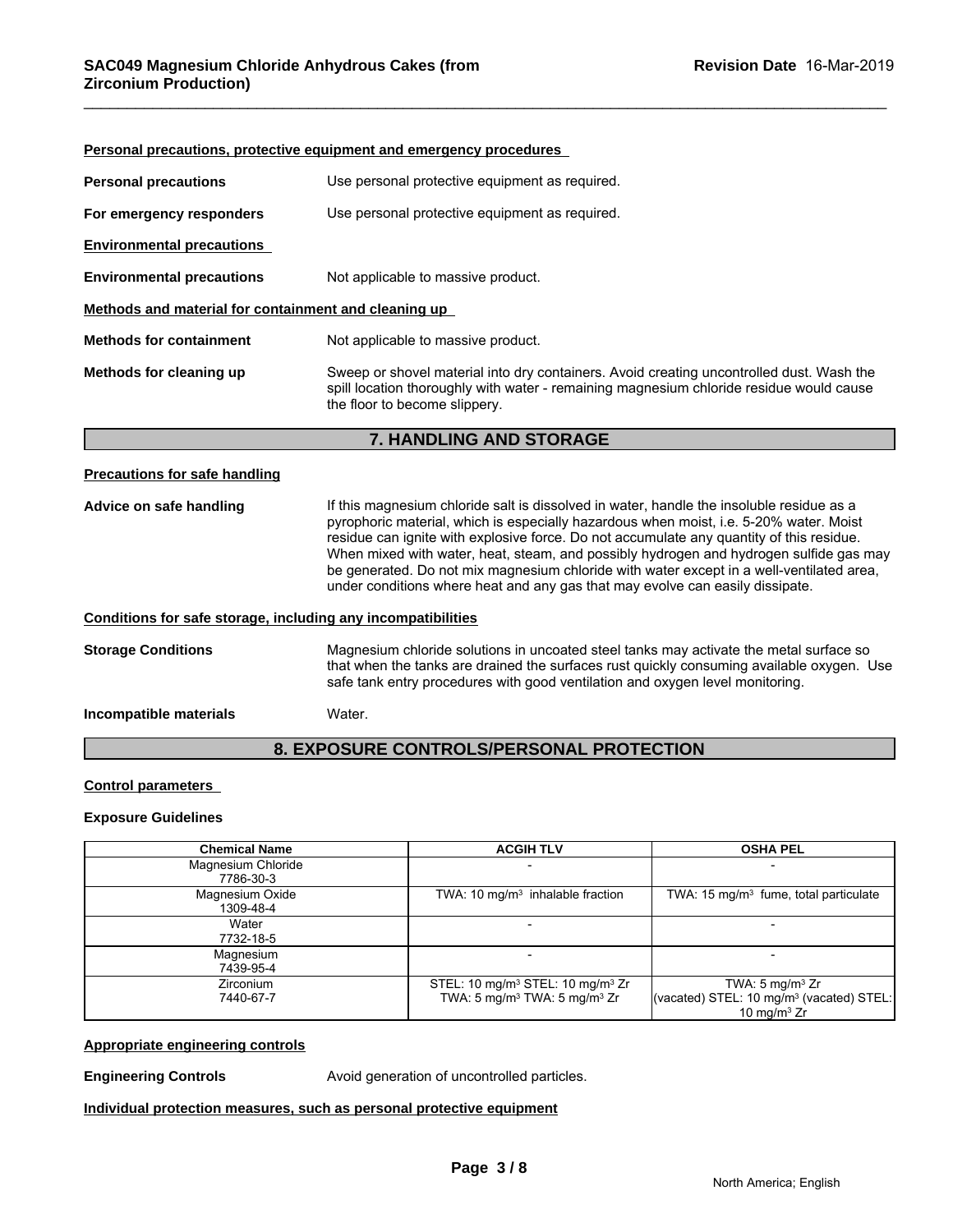| <b>Eye/face protection</b>            | When airborne particles may be present, appropriate eye protection is recommended. For<br>example, tight-fitting goggles, foam-lined safety glasses or other protective equipment that<br>shield the eyes from particles.                                                                                                                                                       |
|---------------------------------------|---------------------------------------------------------------------------------------------------------------------------------------------------------------------------------------------------------------------------------------------------------------------------------------------------------------------------------------------------------------------------------|
| Skin and body protection              | Wear protective gloves.                                                                                                                                                                                                                                                                                                                                                         |
| <b>Respiratory protection</b>         | When particulates/fumes/gases are generated and if exposure limits are exceeded or<br>irritation is experienced, proper approved respiratory protection should be worn.<br>Positive-pressure supplied air respirators may be required for high airborne contaminant<br>concentrations. Respiratory protection must be provided in accordance with current local<br>regulations. |
| <b>General Hygiene Considerations</b> | Handle in accordance with good industrial hygiene and safety practice.                                                                                                                                                                                                                                                                                                          |

# **9. PHYSICAL AND CHEMICAL PROPERTIES**

# **Information on basic physical and chemical properties**

| <b>Physical state</b>            | Solid            |                       |                |
|----------------------------------|------------------|-----------------------|----------------|
| Appearance                       | Large cakes      | Odor                  | Odorless       |
| <b>Color</b>                     | Grey silver      | <b>Odor threshold</b> | Not applicable |
|                                  |                  |                       |                |
| <b>Property</b>                  | <b>Values</b>    | Remarks • Method      |                |
| рH                               |                  | Not applicable        |                |
| Melting point/freezing point     | 710 °C / 1310 °F |                       |                |
| Boiling point / boiling range    |                  |                       |                |
| <b>Flash point</b>               |                  | Not applicable        |                |
| <b>Evaporation rate</b>          |                  | Not applicable        |                |
| Flammability (solid, gas)        |                  | Not flammable         |                |
| <b>Flammability Limit in Air</b> |                  |                       |                |
| <b>Upper flammability limit:</b> |                  |                       |                |
| Lower flammability limit:        |                  |                       |                |
| Vapor pressure                   |                  | Not applicable        |                |
| <b>Vapor density</b>             |                  | Not applicable        |                |
| <b>Specific Gravity</b>          | 2.3              |                       |                |
| <b>Water solubility</b>          |                  |                       |                |
| Solubility in other solvents     |                  |                       |                |
| <b>Partition coefficient</b>     |                  | Not applicable        |                |
| <b>Autoignition temperature</b>  |                  | Not applicable        |                |
| <b>Decomposition temperature</b> |                  |                       |                |
| <b>Kinematic viscosity</b>       |                  | Not applicable        |                |
| <b>Dynamic viscosity</b>         |                  | Not applicable        |                |
| <b>Explosive properties</b>      | Not applicable   |                       |                |
| <b>Oxidizing properties</b>      | Not applicable   |                       |                |
| <b>Other Information</b>         |                  |                       |                |
| <b>Softening point</b>           |                  |                       |                |
| <b>Molecular weight</b>          |                  |                       |                |
| VOC Content (%)                  | Not applicable   |                       |                |
| <b>Density</b>                   |                  |                       |                |
| <b>Bulk density</b>              | 100-110 lb/ft3   |                       |                |

# **10. STABILITY AND REACTIVITY**

**Reactivity** 

Reacts with water

# **Chemical stability**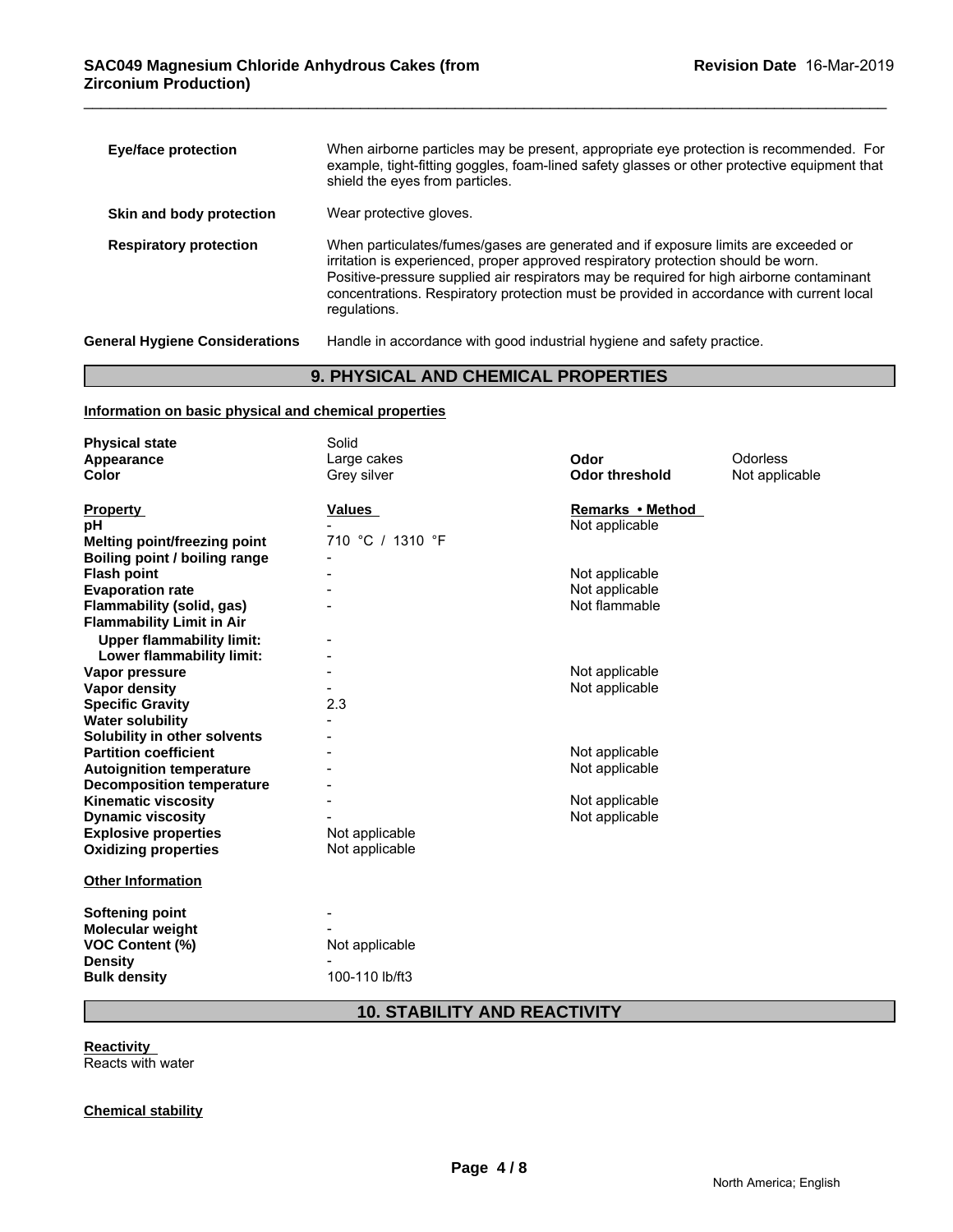Stable under normal conditions.

# **Possibility of Hazardous Reactions**

Reacts with water.

Hazardous polymerization Hazardous polymerization does not occur.

# **Conditions to avoid**

Unintentional contact with water. When mixed with water, heat, steam, and possibly hydrogen and hydrogen sulfide gas may be generated. Do not mix magnesium chloride with water except in a well-ventilated area, under conditions where heat and any gas that may evolve can easily dissipate.

### **Incompatible materials** Water.

# **Hazardous Decomposition Products**

None while dry and cool. Magnesium chloride heated above 110°C in the presence of moisture will evolve hydrogen chloride fumes.

# **11. TOXICOLOGICAL INFORMATION**

## **Information on likely routes of exposure**

## **Product Information**

| <b>Inhalation</b>   | Not an expected route of exposure for product in massive form. |
|---------------------|----------------------------------------------------------------|
| Eye contact         | Not an expected route of exposure for product in massive form. |
| <b>Skin Contact</b> | Product not classified.                                        |
| Ingestion           | Not an expected route of exposure for product in massive form. |

| <b>Chemical Name</b> | Oral LD50        | <b>Dermal LD50</b> | <b>Inhalation LC50</b> |
|----------------------|------------------|--------------------|------------------------|
| Magnesium Chloride   | 5000 mg/kg bw    | >2000 mg/kg bw     |                        |
| 7786-30-3            |                  |                    |                        |
| Magnesium Oxide      |                  |                    |                        |
| 1309-48-4            |                  |                    |                        |
| Water                |                  |                    |                        |
| 7732-18-5            |                  |                    |                        |
| Magnesium            | $>2000$ mg/kg bw |                    |                        |
| 7439-95-4            |                  |                    |                        |
| <b>Zirconium</b>     | > 5000 mg/kg bw  |                    | $>4.3$ mg/L            |
| 7440-67-7            |                  |                    |                        |

# **Information on toxicological effects**

**Symptoms** None known.

## **Delayed and immediate effects as well as chronic effects from short and long-term exposure**

| <b>Acute toxicity</b><br><b>Skin corrosion/irritation</b><br>Serious eye damage/eye irritation | Product not classified.<br>Product not classified.<br>Product not classified. |
|------------------------------------------------------------------------------------------------|-------------------------------------------------------------------------------|
| <b>Sensitization</b>                                                                           | Product not classified.                                                       |
| Germ cell mutagenicity                                                                         | Product not classified.                                                       |
| Carcinogenicity                                                                                | Product not classified.                                                       |
| <b>Reproductive toxicity</b>                                                                   | Product not classified.                                                       |
| <b>STOT - single exposure</b>                                                                  | Product not classified.                                                       |
| <b>STOT - repeated exposure</b>                                                                | Product not classified.                                                       |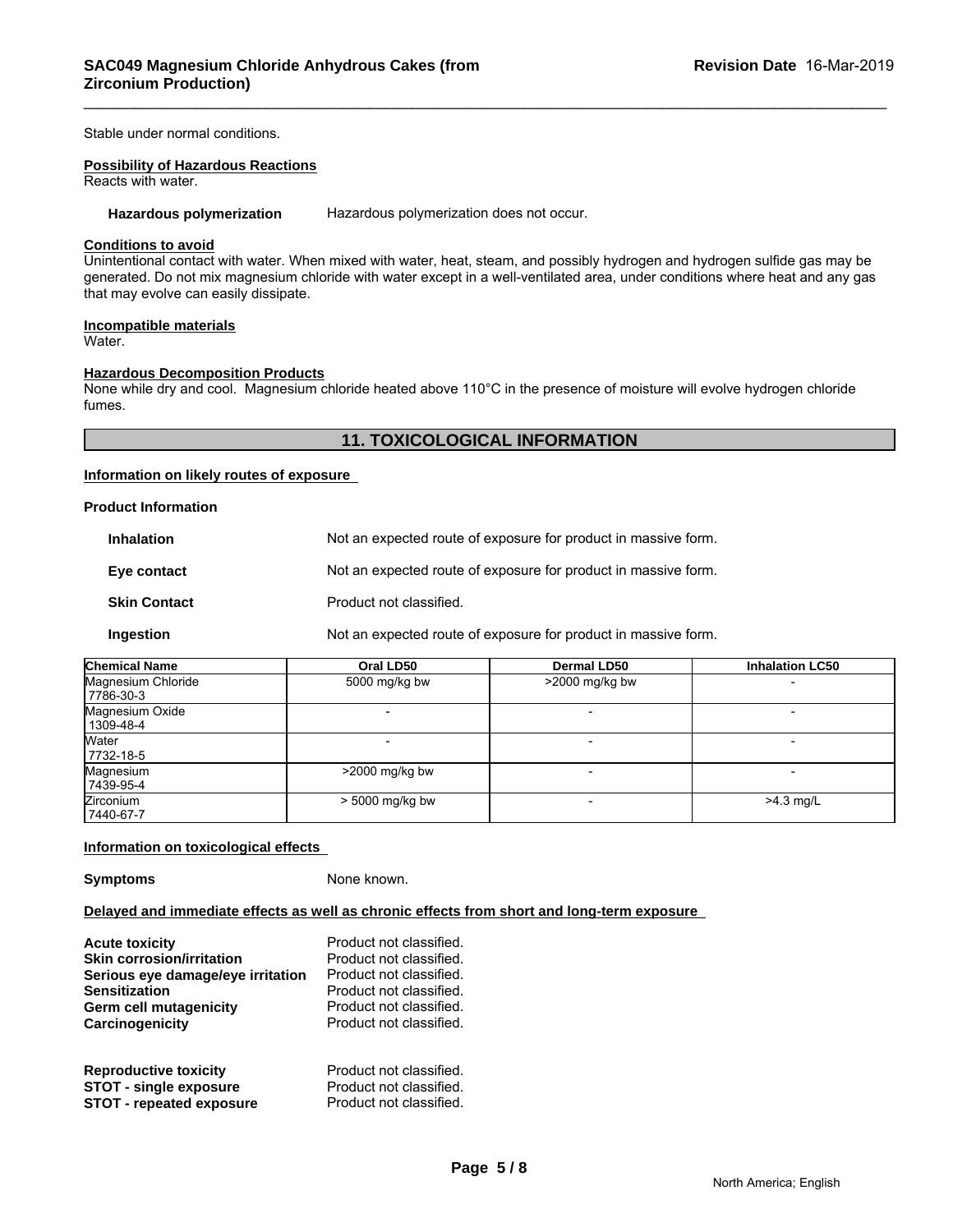Aspiration hazard **Product not classified.** 

# **12. ECOLOGICAL INFORMATION**

# **Ecotoxicity**

This product as shipped is not classified for aquatic toxicity.

| <b>Chemical Name</b>            | Algae/aquatic plants                                                                                                      | <b>Fish</b>                                                                                   | <b>Toxicity to</b><br>microorganisms                                                                                                     | <b>Crustacea</b>                                                                                                                                          |
|---------------------------------|---------------------------------------------------------------------------------------------------------------------------|-----------------------------------------------------------------------------------------------|------------------------------------------------------------------------------------------------------------------------------------------|-----------------------------------------------------------------------------------------------------------------------------------------------------------|
| Magnesium Chloride<br>7786-30-3 | The 72 h EC50 of<br>magnesium chloride to<br>Desmodesmus subspicatus<br>was greater than 100 mg of<br>MqCl2/L.            | The 96 h LC50 of<br>magnesium chloride to<br>Pimephales promelas was<br>2119.3 mg of MgCl2/L. | The 3 h EC50 of magnesium<br>chloride for activated sludge<br>was greater than 900 mg of<br>MgCl2/L.                                     | The 48 h LC50 of<br>magnesium chloride<br>hexahydrate to Daphnia<br>magna was 548.4 mg of<br>MqCl2/L.                                                     |
| Magnesium Oxide<br>1309-48-4    |                                                                                                                           |                                                                                               |                                                                                                                                          |                                                                                                                                                           |
| Water<br>7732-18-5              |                                                                                                                           |                                                                                               |                                                                                                                                          |                                                                                                                                                           |
| Magnesium<br>7439-95-4          | The 72 h EC50 of<br>magnesium chloride<br>hexahydrate to<br>Desmodesmus subspicatus<br>was greater than 12 mg of<br>Mg/L. | The 96 h LC50 of<br>magnesium chloride to<br>Pimephales promelas was<br>541 mg of Mg/L.       | The 3 h EC50 of magnesium<br>chloride hexahydrate for<br>activated sludge was greater Ceriodaphnia dubia was 225<br>than 108 mg of Mg/L. | The 48 h LC50 of<br>magnesium chloride to<br>mg of Mg/L.<br>The 48 h LC50 of<br>magnesium chloride<br>hexahydrate to Daphnia<br>magna was 322 mg of Mg/L. |
| <b>Zirconium</b><br>7440-67-7   | The 14 d NOEC of zirconium<br>dichloride oxide to Chlorella<br>vulgaris was greater than<br>102.5 mg of Zr/L.             | The 96 h LL50 of zirconium<br>to Danio rerio was greater<br>than 74.03 mg/L.                  |                                                                                                                                          | The 48 h EC50 of zirconium<br>dioxide to Daphnia magna<br>was greater than 74.03 mg<br>of Zr/L.                                                           |

# **Persistence and degradability**

# **Other adverse effects**

.

# **13. DISPOSAL CONSIDERATIONS**

# **Waste treatment methods**

| <b>Disposal of wastes</b>     | Disposal should be in accordance with applicable regional, national and local laws and<br>regulations. Note that USEPA may consider waste magnesium chloride anhydrous to<br>exhibit the hazardous characteristic of reactivity (D003). If this magnesium chloride salt is<br>dissolved in water, handle the insoluble residue as a pyrophoric material, which is<br>especially hazardous when moist, i.e. 5-20% water. Moist residue can ignite with explosive<br>force. Do not accumulate any quantity of this residue. Dispose of residue, which may exhibit |
|-------------------------------|-----------------------------------------------------------------------------------------------------------------------------------------------------------------------------------------------------------------------------------------------------------------------------------------------------------------------------------------------------------------------------------------------------------------------------------------------------------------------------------------------------------------------------------------------------------------|
|                               | the hazardous characteristic of ignitability (D001) and/or reactivity (D003), per Federal,<br>State, and Local requirements.                                                                                                                                                                                                                                                                                                                                                                                                                                    |
| <b>Contaminated packaging</b> | Disposal should be in accordance with applicable regional, national and local laws and<br>regulations.                                                                                                                                                                                                                                                                                                                                                                                                                                                          |

This product contains one or more substances that are listed with the State of California as a hazardous waste.

# **14. TRANSPORT INFORMATION**

**DOT** Not regulated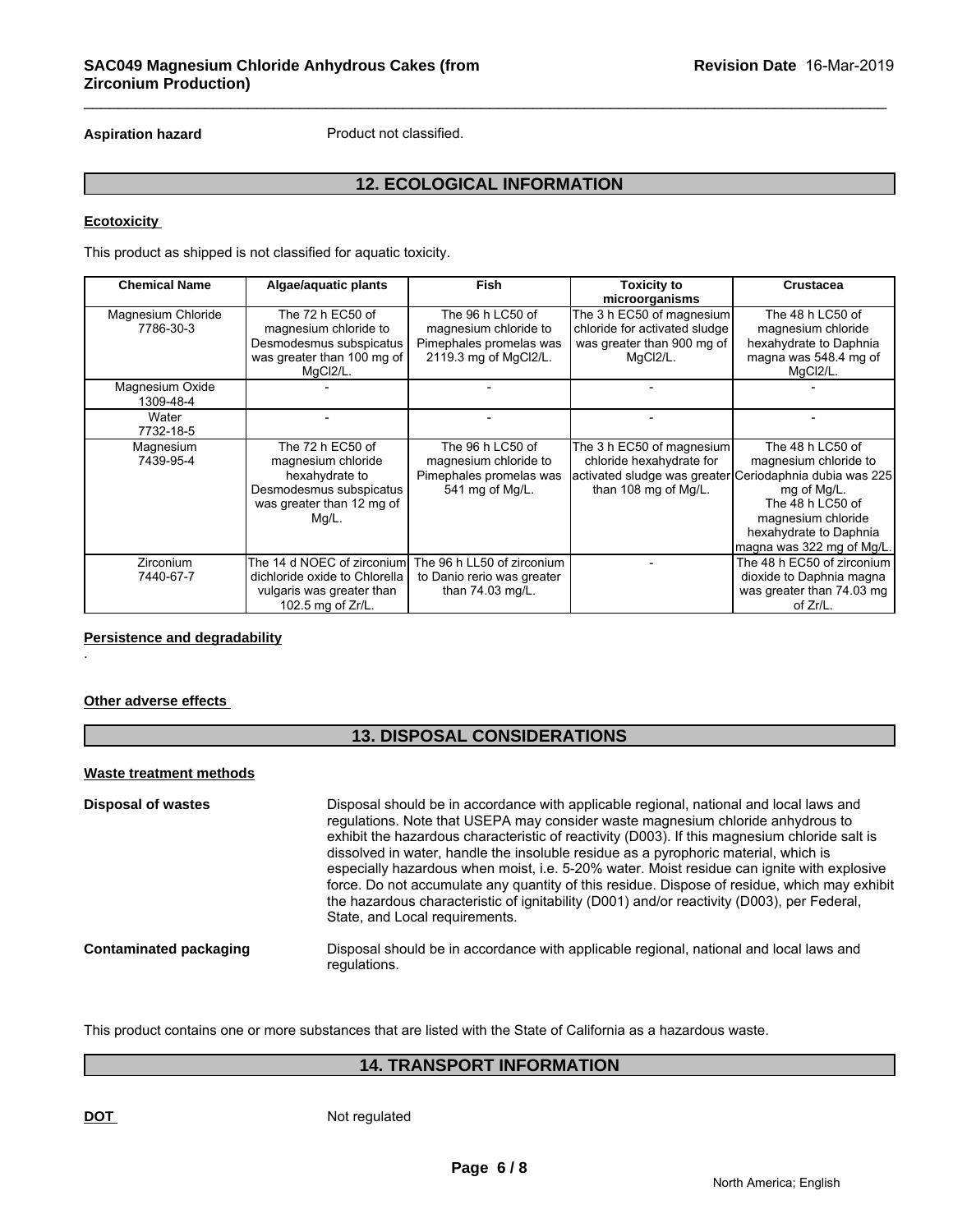# **15. REGULATORY INFORMATION**

| <b>International Inventories</b> |          |  |
|----------------------------------|----------|--|
| TSCA                             | Complies |  |
| <b>DSL/NDSL</b>                  | Complies |  |
| <b>EINECS/ELINCS</b>             | Complies |  |
| ENCS                             | Complies |  |
| <b>IECSC</b>                     | Complies |  |
| KECL                             | Complies |  |
| PICCS                            | Complies |  |
| AICS                             | Complies |  |

 **Legend:** 

 **TSCA** - United States Toxic Substances Control Act Section 8(b) Inventory  **DSL/NDSL** - Canadian Domestic Substances List/Non-Domestic Substances List  **EINECS/ELINCS** - European Inventory of Existing Chemical Substances/European List of Notified Chemical Substances  **ENCS** - Japan Existing and New Chemical Substances  **IECSC** - China Inventory of Existing Chemical Substances

 **KECL** - Korean Existing and Evaluated Chemical Substances

 **PICCS** - Philippines Inventory of Chemicals and Chemical Substances

 **AICS** - Australian Inventory of Chemical Substances

# **US Federal Regulations**

## **SARA 313**

Section 313 of Title III of the Superfund Amendments and Reauthorization Act of 1986 (SARA). This product does not contain any chemicals which are subject to the reporting requirements of the Act and Title 40 of the Code of Federal Regulations, Part 372

| SARA 311/312 Hazard Categories |    |  |
|--------------------------------|----|--|
| Acute health hazard            | Nο |  |
| <b>Chronic Health Hazard</b>   | Nο |  |
| Fire hazard                    | No |  |

**Sudden release of pressure hazard** No **Reactive Hazard** No

## **CWA (Clean Water Act)**

This product does not contain any substances regulated as pollutants pursuant to the Clean Water Act (40 CFR 122.21 and 40 CFR 122.42)

## **CERCLA**

This material, as supplied, does not contain any substances regulated as hazardous substances under the Comprehensive Environmental Response Compensation and Liability Act (CERCLA) (40 CFR 302) or the Superfund Amendments and Reauthorization Act (SARA) (40 CFR 355). There may be specific reporting requirements at the local, regional, or state level pertaining to releases of this material

# **US State Regulations**

## **California Proposition 65**

This product does not contain any Proposition 65 chemicals

## **U.S. State Right-to-Know Regulations**

| <b>Chemical Name</b>         | <b>New Jersey</b> | <b>Massachusetts</b> | Pennsylvania |
|------------------------------|-------------------|----------------------|--------------|
| Magnesium Oxide<br>1309-48-4 |                   |                      | $\cdot$      |
| Water<br>7732-18-5           |                   |                      |              |